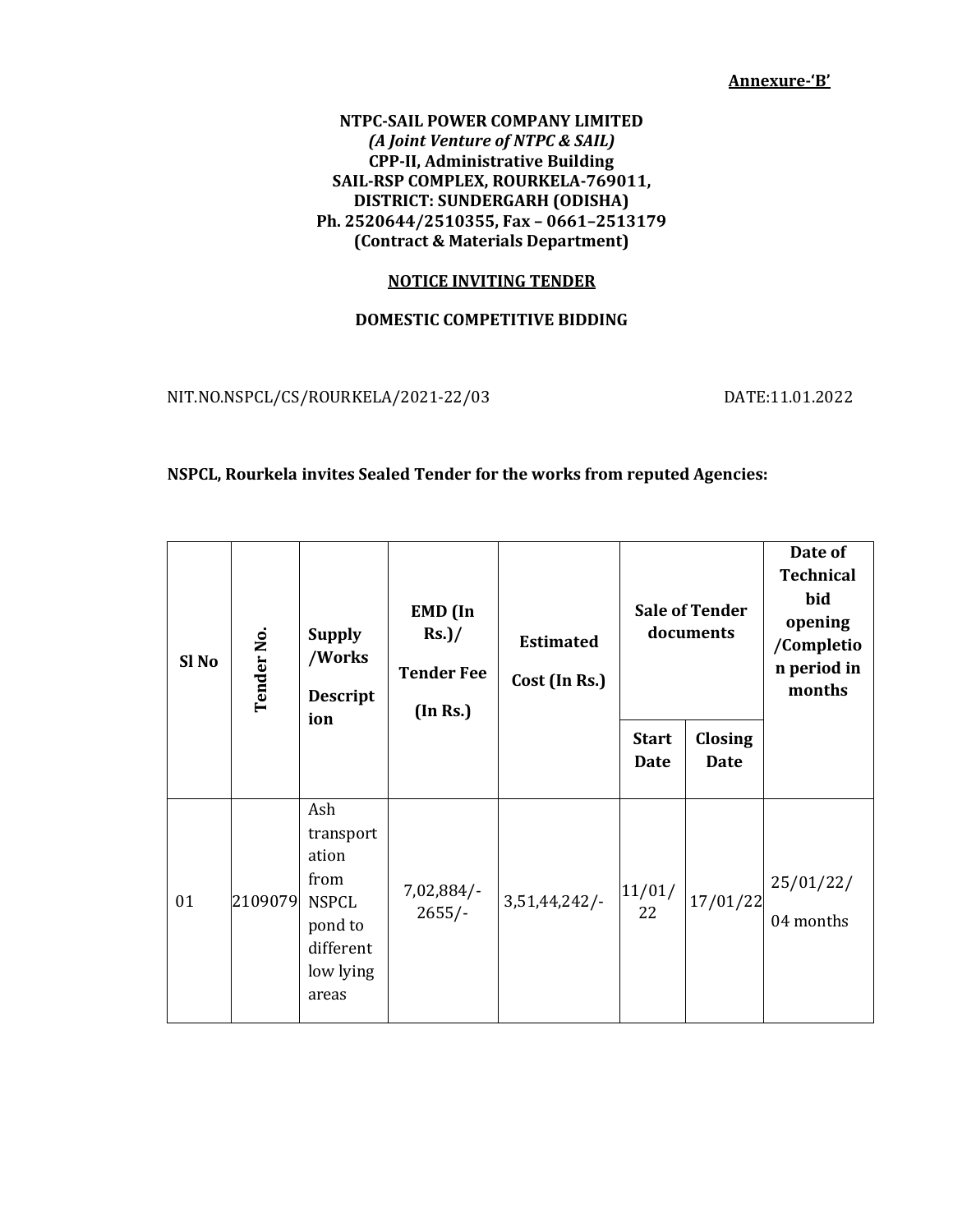| <b>CLAUSE NO.</b>                            |                                                                                                                                                                                                                                                                                                                                                                                                                                                                                                                   |                                                                                          |                                |  |             |  |  |
|----------------------------------------------|-------------------------------------------------------------------------------------------------------------------------------------------------------------------------------------------------------------------------------------------------------------------------------------------------------------------------------------------------------------------------------------------------------------------------------------------------------------------------------------------------------------------|------------------------------------------------------------------------------------------|--------------------------------|--|-------------|--|--|
| <b>DETAILED OUALIFYING REOUIREMENTS (OR)</b> |                                                                                                                                                                                                                                                                                                                                                                                                                                                                                                                   |                                                                                          |                                |  |             |  |  |
|                                              |                                                                                                                                                                                                                                                                                                                                                                                                                                                                                                                   | NAME OF WORK: ASH TRANSPORTATION FROM NSPCL POND TO DIFFERENT LOW<br><b>LYING AREAS.</b> |                                |  |             |  |  |
|                                              | <b>Technical Criteria:</b>                                                                                                                                                                                                                                                                                                                                                                                                                                                                                        |                                                                                          |                                |  |             |  |  |
|                                              | Bidder should have executed the following similar works within the preceding seven (7)<br>years prior to the date of Techno-commercial bid opening                                                                                                                                                                                                                                                                                                                                                                |                                                                                          |                                |  |             |  |  |
|                                              | (i) 01 (One) similar completed works costing not less than the amount equal to<br><b>Rs. 281.15 Lakhs</b>                                                                                                                                                                                                                                                                                                                                                                                                         |                                                                                          |                                |  |             |  |  |
|                                              |                                                                                                                                                                                                                                                                                                                                                                                                                                                                                                                   |                                                                                          | <b>OR</b>                      |  |             |  |  |
|                                              | (ii) 02 (Two) similar completed works costing not less than the amount equal to<br>Rs. 175.72 Lakhs each.                                                                                                                                                                                                                                                                                                                                                                                                         |                                                                                          |                                |  |             |  |  |
|                                              |                                                                                                                                                                                                                                                                                                                                                                                                                                                                                                                   | <b>OR</b>                                                                                |                                |  |             |  |  |
|                                              | (iii) 03 (Three) similar completed works costing not less than the amount equal to<br>Rs.140.57 Lakhs each.                                                                                                                                                                                                                                                                                                                                                                                                       |                                                                                          |                                |  |             |  |  |
|                                              | The bidder must submit documentary evidence in support of meeting QR like<br>1.<br>copy of works completion certificate from client / last running bill/ measurement book<br>of last bill paid/ protocol jointly signed by owner and contractor / works bills along with<br>copy of relevantLOA or PO.<br>The word "Executed" means the bidder should have achieved the criterion<br>2.                                                                                                                           |                                                                                          |                                |  |             |  |  |
|                                              | specified in the qualifying requirements even if the total contract(s) is not completed<br>/closed.In case contract(s) is under execution as on date of Techno-commercial bid<br>opening, the value of work executed till such date will be considered provided the same<br>is certified by the employer.                                                                                                                                                                                                         |                                                                                          |                                |  |             |  |  |
|                                              | 3.<br>Similar works means: The phrase "Similar works" means "Evacuation of settled<br>ash from pond OR Earth work in excavation OR Ash dyke construction OR<br>raising of ash dyke OR construction of earthen embankment/earthen dam OR<br>removal of overburden materials like coal, coke, minerals, earth, ash involving<br>loading &unloading and Transportation OR civil work of any kind where loading &<br>unloading and transportation is involved OR combination of any of the above<br>mentioned works." |                                                                                          |                                |  |             |  |  |
|                                              | <b>Financial Criteria:</b>                                                                                                                                                                                                                                                                                                                                                                                                                                                                                        |                                                                                          |                                |  |             |  |  |
|                                              | The average turnover of the bidder in the preceding three (03) financial years as on the<br>date of Techno-Commercial bid opening shall not be less than Rs. 352 Lakhs.                                                                                                                                                                                                                                                                                                                                           |                                                                                          |                                |  |             |  |  |
|                                              | The bidder shall submit the Audited Balance Sheet and Profit & Loss Account for<br>1.<br>the specified period. In case where Audited results for the preceding FY are not<br>available, certificate of financial statements from a practicing Chartered Accountant shall<br>also be considered acceptable. In case, Bidder is not able to submit the Certificate from<br>practicing Chartered Account certifying its financial parameters, the audited results of                                                 |                                                                                          |                                |  |             |  |  |
| NSPCL, ROURKELA PP-II(2X60MW)                |                                                                                                                                                                                                                                                                                                                                                                                                                                                                                                                   | <b>Bid Document</b>                                                                      | <b>Ash Transportation From</b> |  | <b>PAGE</b> |  |  |
|                                              |                                                                                                                                                                                                                                                                                                                                                                                                                                                                                                                   | No.2109079                                                                               | <b>NSPCL pond to different</b> |  | 2 OF 5      |  |  |

**low lying areas.**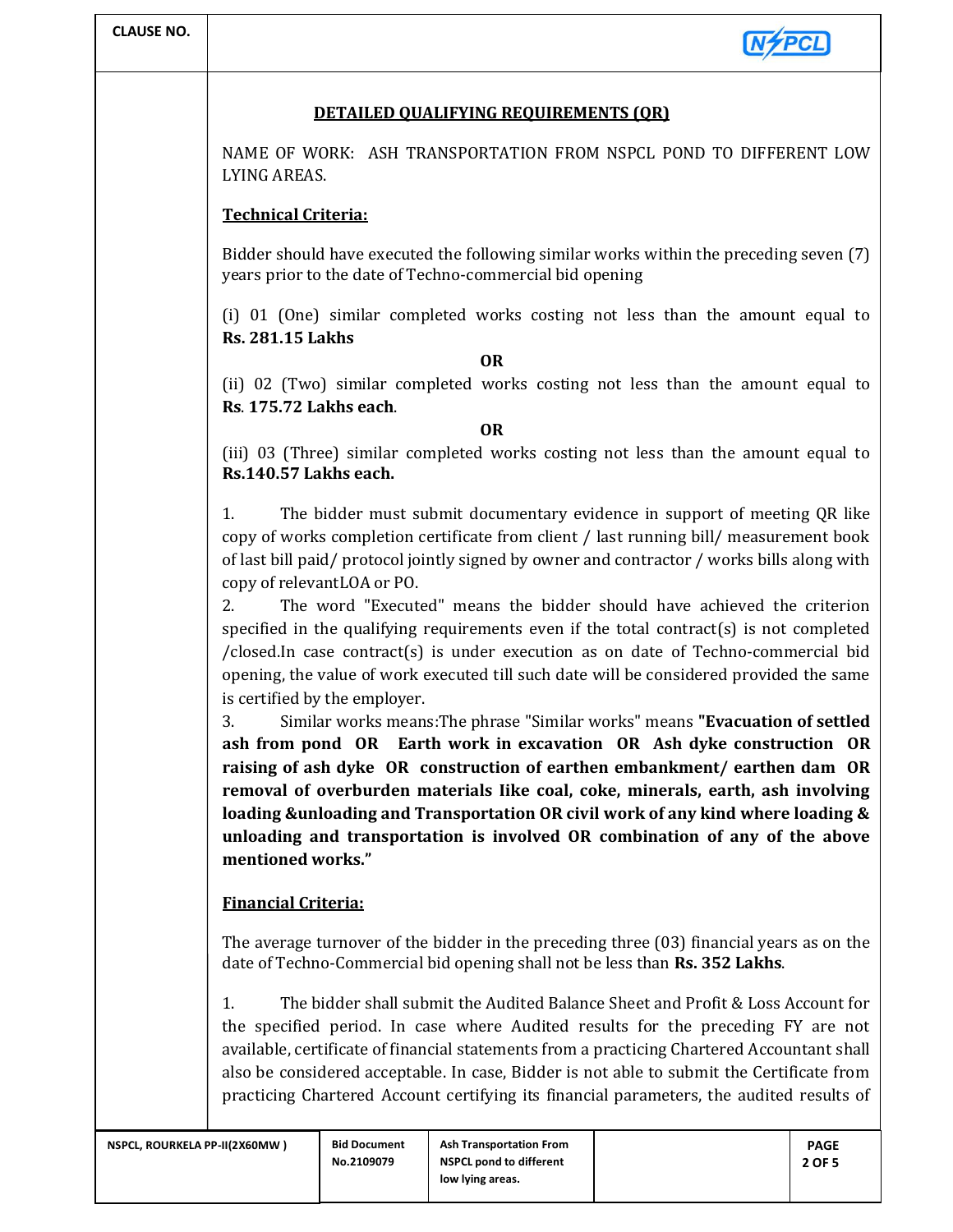| <b>CLAUSE NO.</b>             |                                                                                                                                                                                                                                                                                                                                                                                                                                              |                                                                                                                                                                                                                                                                                                                                                                                                                                                                                                                                                                                                                                                                                                                                                                                  |                                                                                                                                                                                                                                                                                                                                                                  |                                                                                                                                                                                                                                                                                                                                                                                                                                                                                                                                                    |                |  |
|-------------------------------|----------------------------------------------------------------------------------------------------------------------------------------------------------------------------------------------------------------------------------------------------------------------------------------------------------------------------------------------------------------------------------------------------------------------------------------------|----------------------------------------------------------------------------------------------------------------------------------------------------------------------------------------------------------------------------------------------------------------------------------------------------------------------------------------------------------------------------------------------------------------------------------------------------------------------------------------------------------------------------------------------------------------------------------------------------------------------------------------------------------------------------------------------------------------------------------------------------------------------------------|------------------------------------------------------------------------------------------------------------------------------------------------------------------------------------------------------------------------------------------------------------------------------------------------------------------------------------------------------------------|----------------------------------------------------------------------------------------------------------------------------------------------------------------------------------------------------------------------------------------------------------------------------------------------------------------------------------------------------------------------------------------------------------------------------------------------------------------------------------------------------------------------------------------------------|----------------|--|
|                               |                                                                                                                                                                                                                                                                                                                                                                                                                                              | parameters is not available.                                                                                                                                                                                                                                                                                                                                                                                                                                                                                                                                                                                                                                                                                                                                                     | 2. Other income shall not be considered for arriving annual turnover.                                                                                                                                                                                                                                                                                            | three consecutive financial years preceding the last financial year shall be considered for<br>evaluating the financial parameters. Further, a certificate would be required from<br>CEO/CFO as per the format enclosed in the bidding documents stating that the financial<br>results of the company are under audit as on the date of Techno-commercial bid opening<br>and the certificate from the practicing Charted Accountant certifying the financial<br>3. All the values mentioned in the Clause 5.1.2 are inclusive of taxes and duties. |                |  |
|                               | Notes:                                                                                                                                                                                                                                                                                                                                                                                                                                       |                                                                                                                                                                                                                                                                                                                                                                                                                                                                                                                                                                                                                                                                                                                                                                                  |                                                                                                                                                                                                                                                                                                                                                                  |                                                                                                                                                                                                                                                                                                                                                                                                                                                                                                                                                    |                |  |
|                               | of India, Rourkela.<br>per following details :<br>Rourkela, Odisha.                                                                                                                                                                                                                                                                                                                                                                          | Tender documents can be obtained from the office of AGM (C&M), NSPCL, Rourkela on<br>any working day from the tender sale start date as indicated in NIT. Tender documents<br>will be sold up to 17.00 hours of last date of sale. Request for tender documents must<br>accompany the cost of tender documents (Non-refundable) in the form of DD/ Bankers<br>cheque in favour of NTPC-SAIL Power Company Ltd, Rourkela encashable at State Bank<br>The amount against purchase of tender documents can be deposited through NEFT as<br>NEFT/RTGS Internet Bank Transfer to NSPCL, Rourkela Account No. 40108474664<br>(State Bank of India), IFSC Code- SBIN0009678, SME Branch, Bisra Chhak,<br>After Deposit/Transfer of tender fee, acknowledgement /receipt of the document |                                                                                                                                                                                                                                                                                                                                                                  |                                                                                                                                                                                                                                                                                                                                                                                                                                                                                                                                                    |                |  |
|                               | (Scan copy) must be submitted/Emailed for obtaining Bid document.                                                                                                                                                                                                                                                                                                                                                                            |                                                                                                                                                                                                                                                                                                                                                                                                                                                                                                                                                                                                                                                                                                                                                                                  |                                                                                                                                                                                                                                                                                                                                                                  |                                                                                                                                                                                                                                                                                                                                                                                                                                                                                                                                                    |                |  |
|                               | 1.                                                                                                                                                                                                                                                                                                                                                                                                                                           |                                                                                                                                                                                                                                                                                                                                                                                                                                                                                                                                                                                                                                                                                                                                                                                  | The bids shall be received up to 3.30 PM on due date of bid opening in the office<br>of AGM (C&M), NSPCL, Rourkela and shall be opened at 3.45 PM on the same date in the<br>presence of those bidders who wish to be present. If the date of opening happens to be a<br>closed holiday, bids shall be received up to 3.30PM and opened on the next working day. |                                                                                                                                                                                                                                                                                                                                                                                                                                                                                                                                                    |                |  |
|                               | 2.                                                                                                                                                                                                                                                                                                                                                                                                                                           |                                                                                                                                                                                                                                                                                                                                                                                                                                                                                                                                                                                                                                                                                                                                                                                  | amount of tender documents shall not be entertained.                                                                                                                                                                                                                                                                                                             | Request for tender documents received after the last date of sale of tender<br>documents, due to delay on account of postal/courier service or without requisite                                                                                                                                                                                                                                                                                                                                                                                   |                |  |
|                               | 3.                                                                                                                                                                                                                                                                                                                                                                                                                                           |                                                                                                                                                                                                                                                                                                                                                                                                                                                                                                                                                                                                                                                                                                                                                                                  | conditions of NIT shall be given in the tender documents.                                                                                                                                                                                                                                                                                                        | Detailed specifications of job including scope of work/supply and all terms and                                                                                                                                                                                                                                                                                                                                                                                                                                                                    |                |  |
|                               | Notwithstanding anything stated above, NSPCL reserves the right to assess bidder's<br>capability and capacity to perform the contract, should the circumstances warrant such<br>assessment in the overall interest of NSPCL and decision of NSPCL in this regard shall be<br>final.                                                                                                                                                          |                                                                                                                                                                                                                                                                                                                                                                                                                                                                                                                                                                                                                                                                                                                                                                                  |                                                                                                                                                                                                                                                                                                                                                                  |                                                                                                                                                                                                                                                                                                                                                                                                                                                                                                                                                    |                |  |
|                               | The bidding documents shall be issued to all bidders upon their depositing the<br>4.<br>requisite cost of bidding documents along with request letter without prima-facie<br>examination of qualification status. The qualification status shall be examined by the<br>tender committee only during the process of evaluation. However, such issue of tender<br>documents will not automatically mean that bidders are considered qualified. |                                                                                                                                                                                                                                                                                                                                                                                                                                                                                                                                                                                                                                                                                                                                                                                  |                                                                                                                                                                                                                                                                                                                                                                  |                                                                                                                                                                                                                                                                                                                                                                                                                                                                                                                                                    |                |  |
|                               | 5.<br>package.                                                                                                                                                                                                                                                                                                                                                                                                                               |                                                                                                                                                                                                                                                                                                                                                                                                                                                                                                                                                                                                                                                                                                                                                                                  |                                                                                                                                                                                                                                                                                                                                                                  | Single stage two envelope bidding system shall be adopted for the subject                                                                                                                                                                                                                                                                                                                                                                                                                                                                          |                |  |
| NSPCL, ROURKELA PP-II(2X60MW) |                                                                                                                                                                                                                                                                                                                                                                                                                                              | <b>Bid Document</b><br>No.2109079                                                                                                                                                                                                                                                                                                                                                                                                                                                                                                                                                                                                                                                                                                                                                | <b>Ash Transportation From</b><br><b>NSPCL pond to different</b><br>low lying areas.                                                                                                                                                                                                                                                                             |                                                                                                                                                                                                                                                                                                                                                                                                                                                                                                                                                    | PAGE<br>3 OF 5 |  |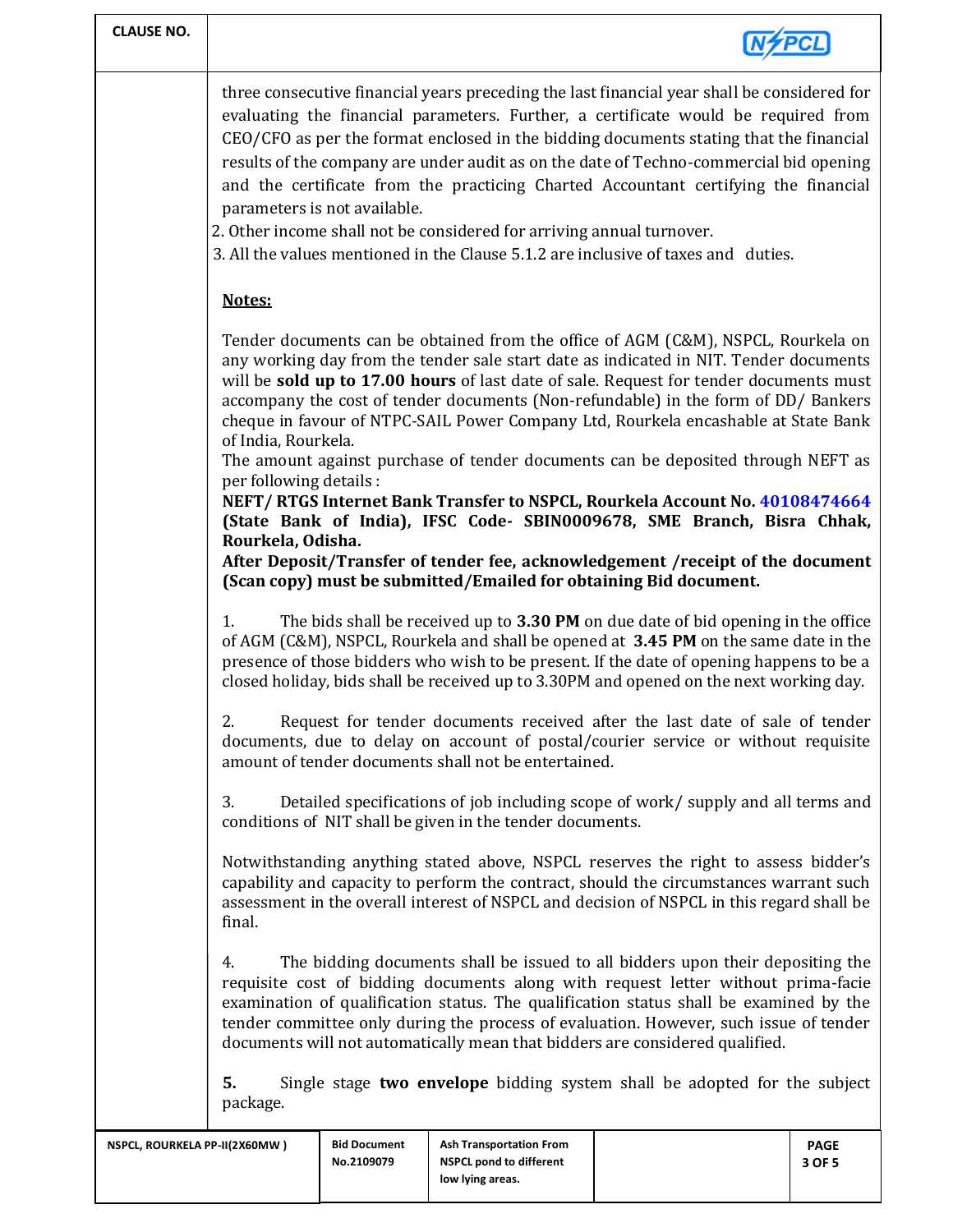| <b>CLAUSE NO.</b>                                                                                          |                                                                                                                                                                                                                                                                                                             |                                    |                                                                                                                                                                                                                                                                     |                                                                                                                                                                                                                                                                                                                                                                                        |                       |  |  |
|------------------------------------------------------------------------------------------------------------|-------------------------------------------------------------------------------------------------------------------------------------------------------------------------------------------------------------------------------------------------------------------------------------------------------------|------------------------------------|---------------------------------------------------------------------------------------------------------------------------------------------------------------------------------------------------------------------------------------------------------------------|----------------------------------------------------------------------------------------------------------------------------------------------------------------------------------------------------------------------------------------------------------------------------------------------------------------------------------------------------------------------------------------|-----------------------|--|--|
|                                                                                                            | a)<br>b)<br>c)<br>d)<br>e)                                                                                                                                                                                                                                                                                  | <b>EMD &amp; ESIC</b>              | NO DEVIATION CERTIFICATE (as per format enclosed only).<br>bid which shall be considered as technical bid &<br>Second envelop shall contain (ENVELOPE NO. 02)<br>price bid only duly filled in, signed and stamped.<br>along with EMD & ESIC details and Price bid. | First envelope shall contain following documents (ENVELOPE NO. 01) :<br>Supporting documents for fulfilling the qualifying requirements.<br>Signed and stamped tender documents, terms & conditions and unprice<br>Both technical and price bids shall be submitted before bid submission time and<br>date. Bidder shall clearly indicate on the respective envelopes as Technical Bid |                       |  |  |
|                                                                                                            | 6.                                                                                                                                                                                                                                                                                                          |                                    | For fulfilling the <b>Qualifying requirements</b> , intending bidder shall be required to<br>submit the following documents along with their technical bid.                                                                                                         |                                                                                                                                                                                                                                                                                                                                                                                        |                       |  |  |
|                                                                                                            | (a) EMD & ESIC                                                                                                                                                                                                                                                                                              |                                    |                                                                                                                                                                                                                                                                     |                                                                                                                                                                                                                                                                                                                                                                                        |                       |  |  |
|                                                                                                            | (b) <b>NO DEVIATION CERTIFICATE</b> in prescribed forms.                                                                                                                                                                                                                                                    |                                    |                                                                                                                                                                                                                                                                     |                                                                                                                                                                                                                                                                                                                                                                                        |                       |  |  |
| (c) Certificate of CA, Audited Profit & Loss Statement shall be accepted in support of<br>Annual turnover. |                                                                                                                                                                                                                                                                                                             |                                    |                                                                                                                                                                                                                                                                     |                                                                                                                                                                                                                                                                                                                                                                                        |                       |  |  |
|                                                                                                            | (d) Copies of work orders/purchase order covering awarded value, detailed scope of<br>work/ terms & conditions/ bill of quantities along with proof of execution/<br>completion certificate as per above qualifying requirement. The bidder shall<br>provide the reference list with contact address.       |                                    |                                                                                                                                                                                                                                                                     |                                                                                                                                                                                                                                                                                                                                                                                        |                       |  |  |
|                                                                                                            | (e) Independent Provident Fund (PF) Code Number of their establishment registered<br>with the Regional Provident Fund Commissioner (RPFC).                                                                                                                                                                  |                                    |                                                                                                                                                                                                                                                                     |                                                                                                                                                                                                                                                                                                                                                                                        |                       |  |  |
|                                                                                                            |                                                                                                                                                                                                                                                                                                             |                                    |                                                                                                                                                                                                                                                                     | (f) Firm's documents like Memorandum & Articles of association/ Partnership/<br>Proprietorship Deed/ Certificate of Incorporation etc., with latest changes if any.                                                                                                                                                                                                                    |                       |  |  |
|                                                                                                            |                                                                                                                                                                                                                                                                                                             | (g) Permanent Account Number (PAN) |                                                                                                                                                                                                                                                                     |                                                                                                                                                                                                                                                                                                                                                                                        |                       |  |  |
|                                                                                                            | (h) GST registration numbers.                                                                                                                                                                                                                                                                               |                                    |                                                                                                                                                                                                                                                                     |                                                                                                                                                                                                                                                                                                                                                                                        |                       |  |  |
|                                                                                                            | (i) Vendor should submit Independent Employees State Insurance Corporation (ESIC)<br>code number of their establishment (17 digit code). If the same is not applicable<br>documentary evidence for the same should be submitted along with bid.                                                             |                                    |                                                                                                                                                                                                                                                                     |                                                                                                                                                                                                                                                                                                                                                                                        |                       |  |  |
|                                                                                                            | Intending bidders who fulfill the above-stipulated qualifying requirements are<br>7.<br>advised to visit the site to familiarize themselves with the nature and quantum of<br>work/supply and site conditions.                                                                                              |                                    |                                                                                                                                                                                                                                                                     |                                                                                                                                                                                                                                                                                                                                                                                        |                       |  |  |
|                                                                                                            | 8.<br>Envelope containing Technical Bid, EMD, ESIC and supporting documents<br>for fulfilling the Qualifying Requirements will be opened first as on Technical Bid<br>Opening date. Price bids of only those bidders will be opened who meet the<br>criteria of Qualifying Requirements as specified above. |                                    |                                                                                                                                                                                                                                                                     |                                                                                                                                                                                                                                                                                                                                                                                        |                       |  |  |
| NSPCL, ROURKELA PP-II(2X60MW)                                                                              |                                                                                                                                                                                                                                                                                                             | <b>Bid Document</b><br>No.2109079  | <b>Ash Transportation From</b><br><b>NSPCL pond to different</b><br>low lying areas.                                                                                                                                                                                |                                                                                                                                                                                                                                                                                                                                                                                        | <b>PAGE</b><br>4 OF 5 |  |  |